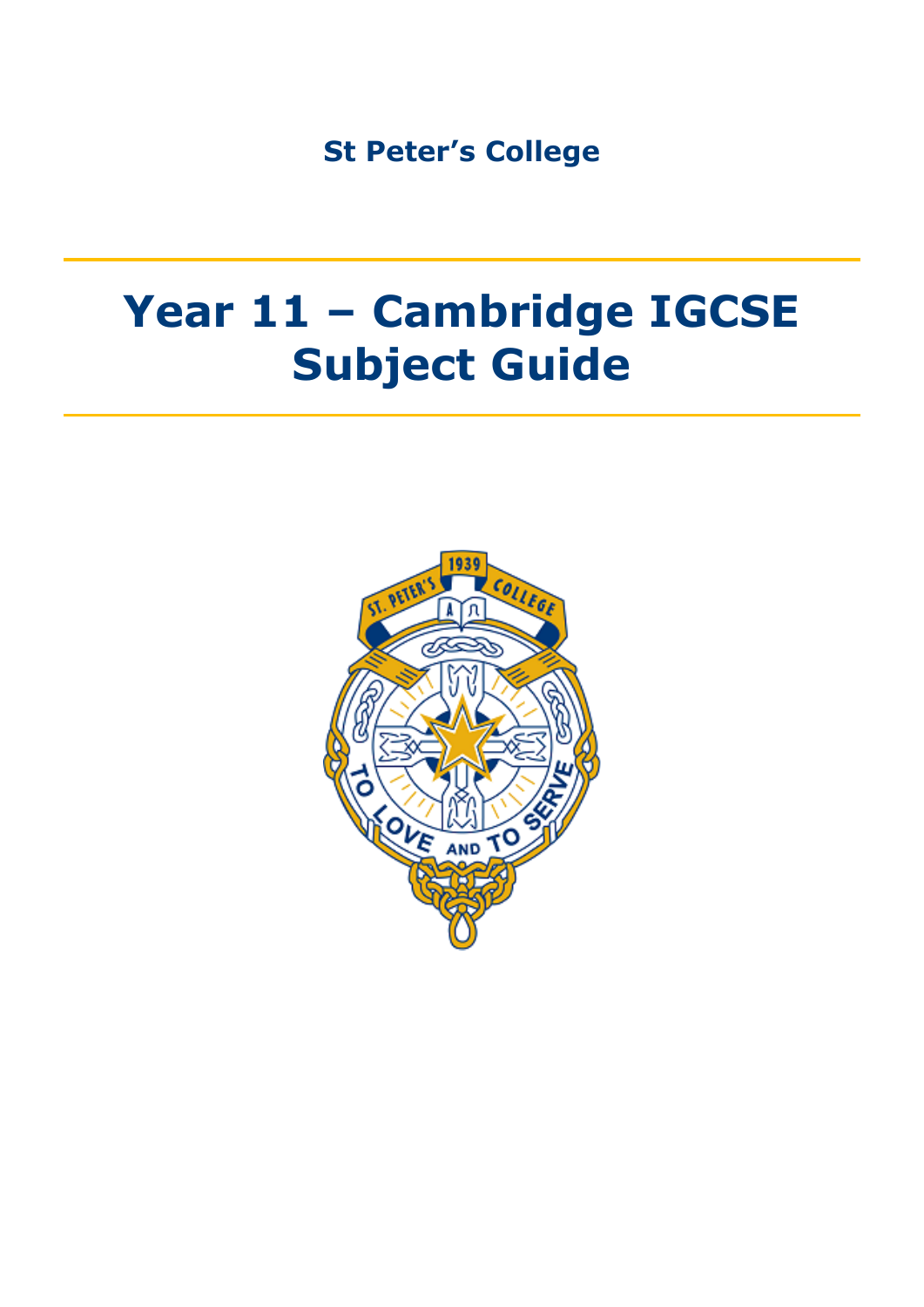# **Table of Contents**

| Cambridge IGCSE Compulsory Subject Outlines  3 - 5 |
|----------------------------------------------------|
|                                                    |
|                                                    |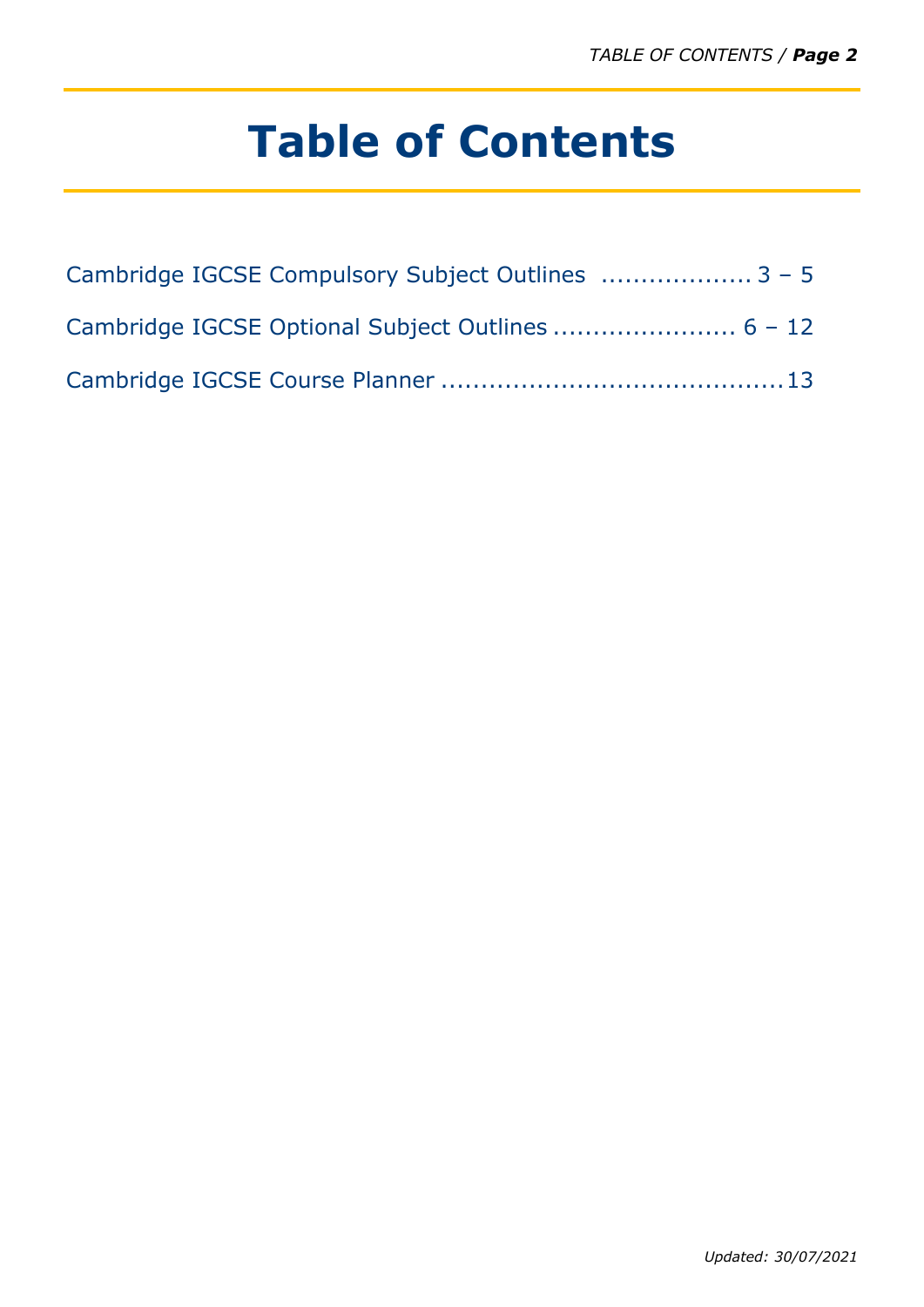#### **CAMBRIDGE IGCSE COMPULSORY SUBJECT OUTLINES**

| <b>ENGLISH FACULTY</b><br>Head of Faculty: Mr Stacy Humpage, shumpage@st-peters.school.nz                                                                                                                                                                                                                                                                                                                                                                                                                                                                                                                                                                                                                                                                                                                                                                 |                   |  |
|-----------------------------------------------------------------------------------------------------------------------------------------------------------------------------------------------------------------------------------------------------------------------------------------------------------------------------------------------------------------------------------------------------------------------------------------------------------------------------------------------------------------------------------------------------------------------------------------------------------------------------------------------------------------------------------------------------------------------------------------------------------------------------------------------------------------------------------------------------------|-------------------|--|
| <b>IGCSE English</b>                                                                                                                                                                                                                                                                                                                                                                                                                                                                                                                                                                                                                                                                                                                                                                                                                                      |                   |  |
| <b>COURSE COSTS</b>                                                                                                                                                                                                                                                                                                                                                                                                                                                                                                                                                                                                                                                                                                                                                                                                                                       | <b>LEADS INTO</b> |  |
| \$15 plus students purchase 'Stories of Ourselves' and 'Songs of Ourselves' as<br>prescribed by CAIE.                                                                                                                                                                                                                                                                                                                                                                                                                                                                                                                                                                                                                                                                                                                                                     | <b>AS English</b> |  |
| <b>COURSE DESCRIPTION</b>                                                                                                                                                                                                                                                                                                                                                                                                                                                                                                                                                                                                                                                                                                                                                                                                                                 |                   |  |
| This is a one year course that introduces students to the deeper study of Literature. It builds on<br>First Language English from Year 10 and prepares students for continued studies in Literature,<br>notably at Year 12 when they need to pass AS Literature to gain University Entrance. IGCSE<br>Literature is a demanding course that requires students to discuss how writers use language for<br>an intended purpose. Students will have the opportunity to study a range of poetry, short stories,<br>novels and Shakespearean drama as well as non-fiction texts. They will analyse these for<br>characterisation, crafting, and themes. The exam is externally assessed by Cambridge and will<br>test both essay writing as well as analytical skills through a response to unfamiliar text. This is a<br>very rewarding and enriching course. |                   |  |

| <b>MATHEMATICS FACULTY</b><br>Head of Faculty: Mr Matt Bindon, mbindon@st-peters.school.nz                                                                                                                                                                                                                                                                                                                                                                        |                       |  |
|-------------------------------------------------------------------------------------------------------------------------------------------------------------------------------------------------------------------------------------------------------------------------------------------------------------------------------------------------------------------------------------------------------------------------------------------------------------------|-----------------------|--|
| <b>IGCSE Mathematics</b>                                                                                                                                                                                                                                                                                                                                                                                                                                          |                       |  |
| <b>COURSE COSTS</b>                                                                                                                                                                                                                                                                                                                                                                                                                                               | <b>LEADS INTO</b>     |  |
| <b>NIL</b>                                                                                                                                                                                                                                                                                                                                                                                                                                                        | <b>AS Mathematics</b> |  |
| <b>COURSE DESCRIPTION</b>                                                                                                                                                                                                                                                                                                                                                                                                                                         |                       |  |
| This course is made up of two papers. Paper 2 has short answer questions and Paper 4<br>long answer questions. Paper 2 & Paper 4 have the following topics: Number, Algebra,<br>Mensuration, Geometry, Trigonometry, Graph, Sets, Vector, Function, Matrices,<br>Transformation, Statistics & Probability. Paper 2 is worth 70 marks and has an exam<br>length of $1\frac{1}{2}$ hours. Paper 4 is worth 130 marks and has an exam length of $2\frac{1}{2}$ hours |                       |  |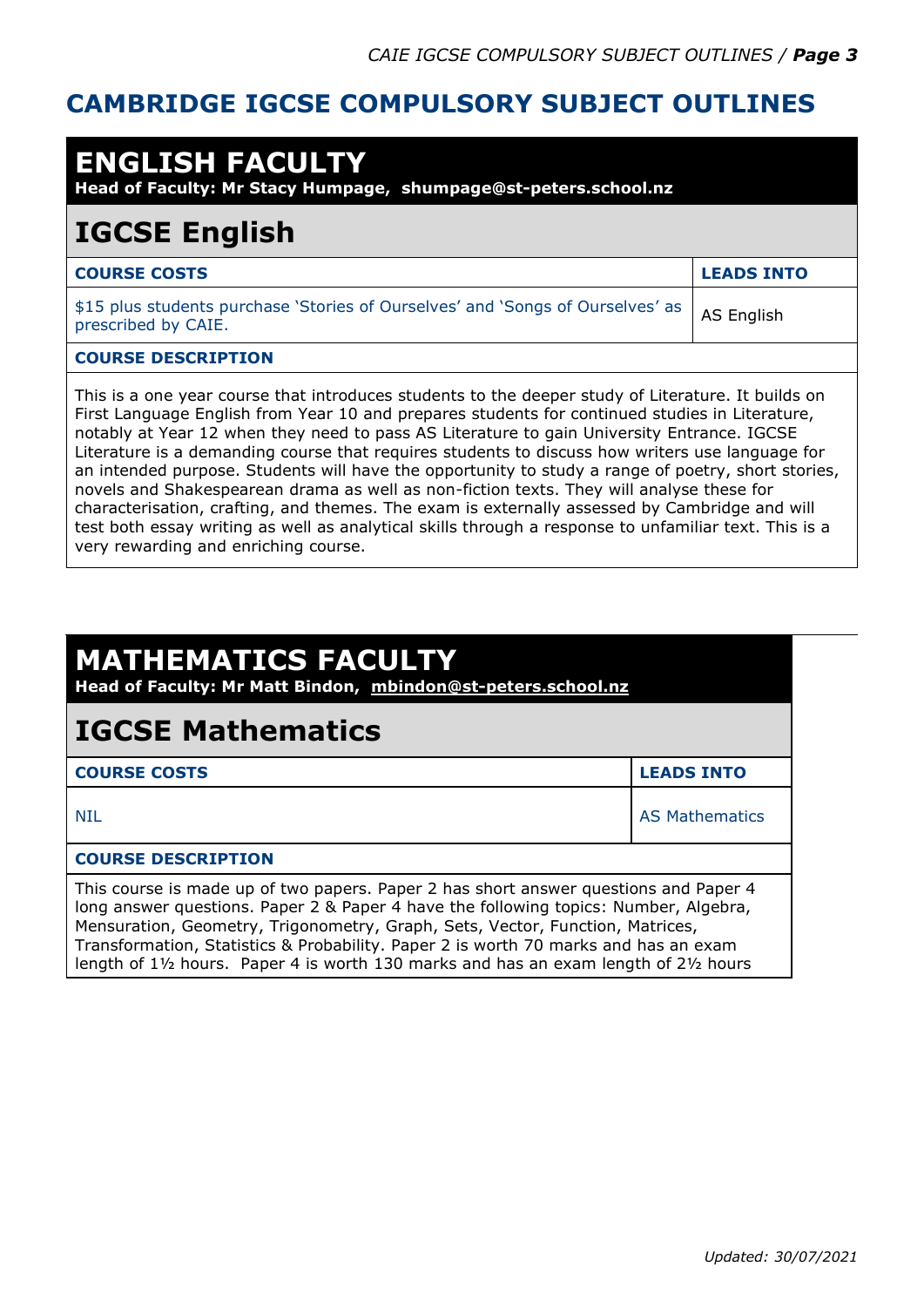|  |  | <b>SCIENCE FACULTY</b> |  |
|--|--|------------------------|--|
|  |  |                        |  |

**Head of Faculty: Mr Kevin Barker, kbarker@st-peters.school.nz**

#### **CHOOSE AT LEASE ONE SCIENCE SUBJECT. If students wish, they may choose other Science subjects as part of their three options.**

#### **IGCSE Biology**

| <b>COURSE COSTS</b> | <b>LEADS INTO</b> |
|---------------------|-------------------|
| \$25 for resources  | <b>AS Biology</b> |

#### **COURSE DESCRIPTION**

IGCSE Biology is a single award IGCSE subject in Biology. The course develops key scientific skills and attitudes relevant to Biology. It helps students to better understand the biological world and gain key practical skills. IGCSE Biology is assessed with 3 examinations held in October and November.

### **IGCSE Chemistry**

| <b>COURSE COSTS</b> | <b>LEADS INTO</b>   |
|---------------------|---------------------|
| \$25 for resources  | <b>AS Chemistry</b> |

#### **COURSE DESCRIPTION**

IGCSE Chemistry is a single award IGCSE subject in Chemistry. The course develops key scientific skills and attitudes relevant to Chemistry. It helps students to better understand Chemistry and develops key practical skills. IGCSE Chemistry is assessed with 3 examinations held in October and November.

### **IGCSE Physics**

| <b>COURSE COSTS</b>       | <b>LEADS INTO</b> |
|---------------------------|-------------------|
| \$25 for resources        | <b>AS Physics</b> |
| <b>COURSE DESCRIPTION</b> |                   |

IGCSE Physics is a single award IGCSE subject which develops skills in Physics. The course aims to build key scientific skills and attitudes relevant to Physics. It helps students to better understand the physical world and gain key practical skills. IGCSE Physics is assessed with 3 examinations held in October and November.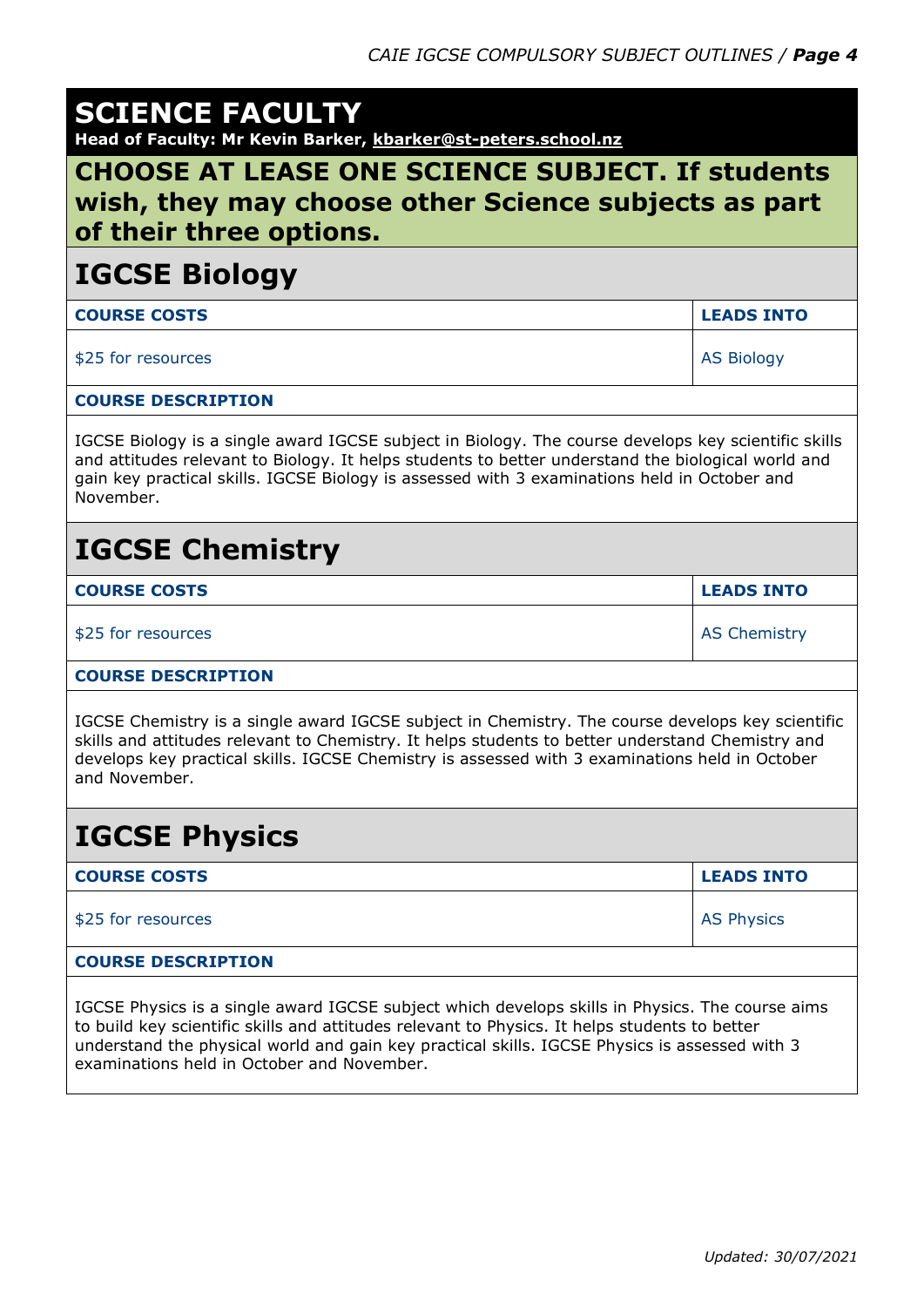| <b>THEOLOGY &amp; PHILOSOPHY FACULTY</b><br>Head of Faculty: Dr Daniel Stollenwerk, dstollenwerk@st-peters.school.nz                                                                                                                                                                                                                                                                                                                                                                                                                                                                                                                                                       |                                                                 |  |  |
|----------------------------------------------------------------------------------------------------------------------------------------------------------------------------------------------------------------------------------------------------------------------------------------------------------------------------------------------------------------------------------------------------------------------------------------------------------------------------------------------------------------------------------------------------------------------------------------------------------------------------------------------------------------------------|-----------------------------------------------------------------|--|--|
| <b>Year 11 CAIE: IGCSE World Religions</b>                                                                                                                                                                                                                                                                                                                                                                                                                                                                                                                                                                                                                                 |                                                                 |  |  |
| <b>COURSE COSTS</b>                                                                                                                                                                                                                                                                                                                                                                                                                                                                                                                                                                                                                                                        | <b>LEADS INTO</b>                                               |  |  |
| \$16                                                                                                                                                                                                                                                                                                                                                                                                                                                                                                                                                                                                                                                                       | 12 University Prep/Scholarship or<br>12 Theology and Philosophy |  |  |
| <b>ENTRY REQUIREMENTS</b>                                                                                                                                                                                                                                                                                                                                                                                                                                                                                                                                                                                                                                                  | QUALIFICAITON                                                   |  |  |
| Year 10 Church History                                                                                                                                                                                                                                                                                                                                                                                                                                                                                                                                                                                                                                                     | <b>CAIE IGCSE Divinity</b>                                      |  |  |
| <b>COURSE DESCRIPTION</b>                                                                                                                                                                                                                                                                                                                                                                                                                                                                                                                                                                                                                                                  |                                                                 |  |  |
| Year 11 CAIE bridges the gap between the more narrative study of the Judeo-Christian<br>heritage (Year 9, Scripture; Year 10, Church History) and the more analytical study of<br>12 University Prep, 13 University of Waikato Ethics and 12/13 RS Scholarship.<br>IGCSE World Religions introduces students to Judaism, Christianity and Islam. It<br>investigates such themes as worship; beliefs and sacred writings; festivals, fasts,<br>pilgrimage/historic places; religion and the family, rites of passage; and religion and<br>social action. Because our students are more familiar with Christianity, most of the<br>course concentrates on Judaism and Islam. |                                                                 |  |  |

### **END OF COMPULSORY SUBJECT OUTLINES**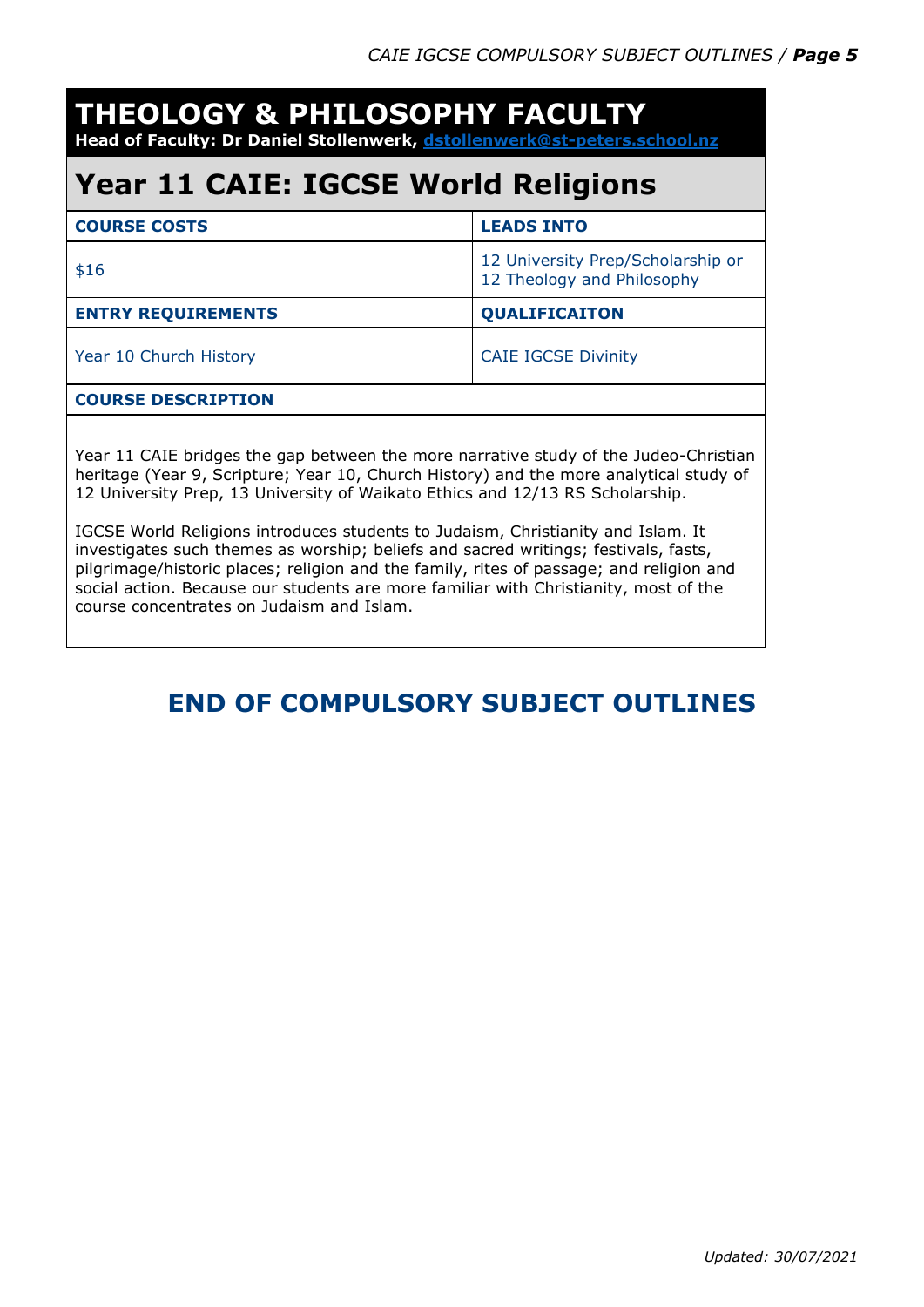#### **CAMBRIDGE IGCSE OPTIONAL SUBJECT OUTLINES: STUDENTS MUST CHOOSE THREE**

### **ACCOUNTING FACULTY**

**Head of Faculty: Mrs Denise Trent, [dtrent@st-peters.school.nz](mailto:dtrent@st-peters.school.nz)**

### **IGCSE Accounting**

**ENTRY REQUIREMENTS: Open Entry** 

#### **COURSE COSTS LEADS INTO**

NIL AS Accounting the state of the state of the state of the state of the state of the state of the state of the state of the state of the state of the state of the state of the state of the state of the state of the state

#### **COURSE DESCRIPTION**

Accounting is the language of business. The IGCSE syllabus introduces students to the theory and concepts of Accounting, and the ways in which Accounting is used in a variety of modern economic and business contexts. Pupils focus on the skills of recording, reporting, presenting and interpreting financial information. They form an ideal foundation for further study at AS & A Level, and for a future career within the business profession.

Accounting provides students with the tools to make real life financial decisions in a constantly changing and uncertain world. It enables students to develop the knowledge and skills to manage the financial affairs of individuals, communities, and businesses. No prior Accounting knowledge is required to enter this course, although completion of Year 10 Business Studies will provide a good basis of knowledge for this course.

### **ART FACULTY**

**Head of Faculty: Ms Nichola Barnden, nbarnden@st-peters.school.nz**

### **IGCSE Art & Design**

**ENTRY REQUIREMENTS:** Year 10 Art

| <b>COURSE COSTS</b>                         | <b>LEADS INTO</b>                                                                                  |
|---------------------------------------------|----------------------------------------------------------------------------------------------------|
| $$80$ materials and printing fee + Art pack | AS Art and Design (Painting,<br>Photography) or AS Digital<br>Media and Design (Graphic<br>Design) |

#### **COURSE DESCRIPTION**

Students are required to complete two bodies of work: coursework and exam work (each worth 50% of the final mark). Each component takes a thematic approach and a range of drawings and drawing techniques will be produced in response to this. Ideas will be further developed in a series of paintings which will incorporate ideas and techniques from contemporary and traditional artist models. A final painting is then presented at the end. The final painting for the exam work will be completed in an eight hour formal examination.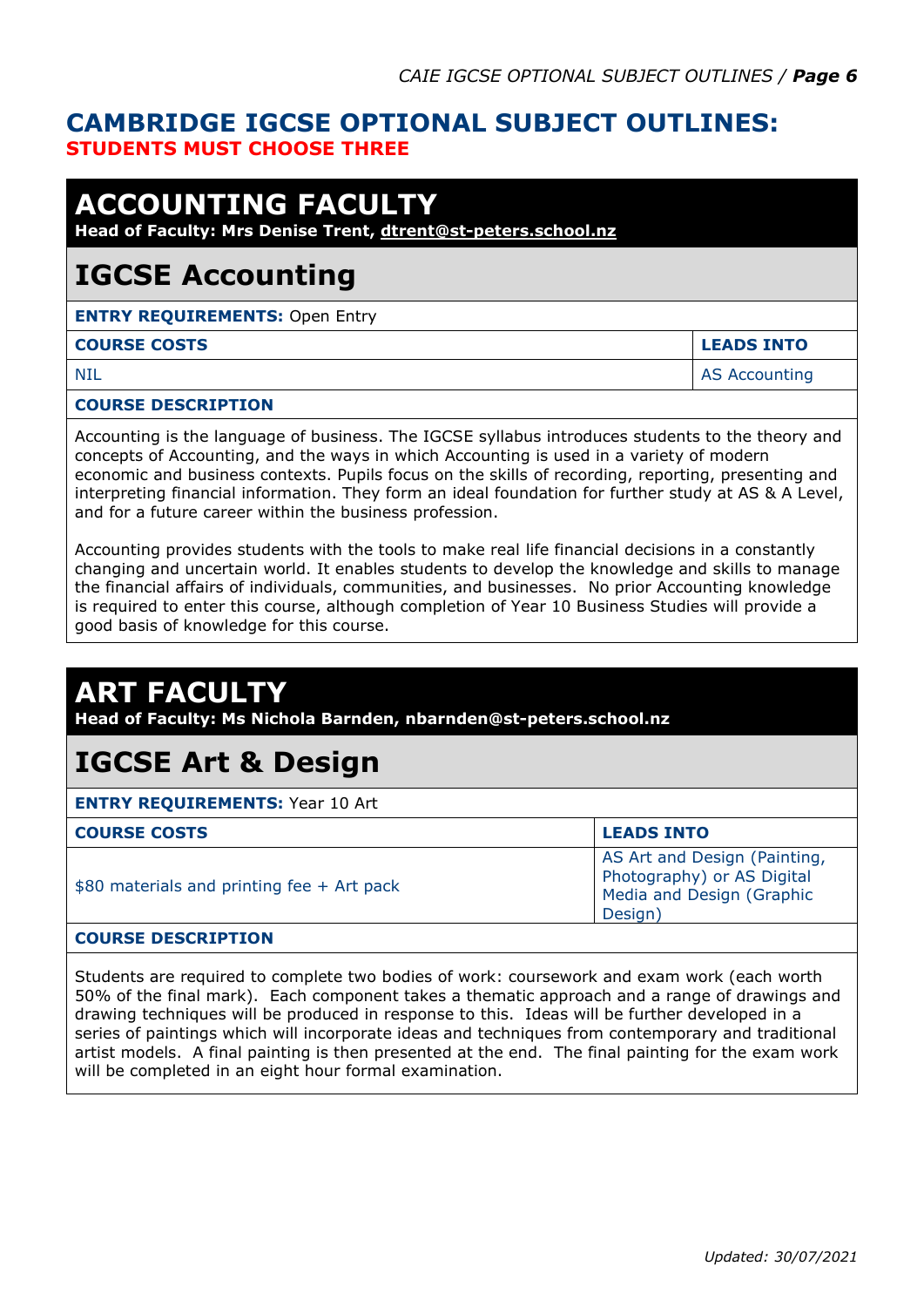### **COMMERCE FACULTY**

**Head of Faculty: Mr Steve Rewcastle, srewcastle@st-peters.school.nz**

#### **IGCSE Economics**

#### **ENTRY REQUIREMENTS:** Open Entry

#### **COURSE COSTS LEADS INTO**

NIL AS Economics

#### **COURSE DESCRIPTION**

The IGCSE Economics syllabus will develop an understanding of economic terminology and principles and of basic economic theory. Students will learn about the concepts of Microeconomics, Market Failure, Macroeconomics and the economics of developed and developing nations and how these concepts all interrelate. They will also learn to handle simple data and undertake economic analysis, evaluate information and discriminate between facts and value judgements in economic issues.

A foundation for further study at AS & A Level, the syllabus also encourages a better understanding of the world in which students live, and helps them play an active part in the decision-making process, whether as consumers, producers or citizens of the local, national and international community. No prior economic knowledge is required to enter this course, although completion of Year 10 Business Studies will provide a good basis of knowledge for this course.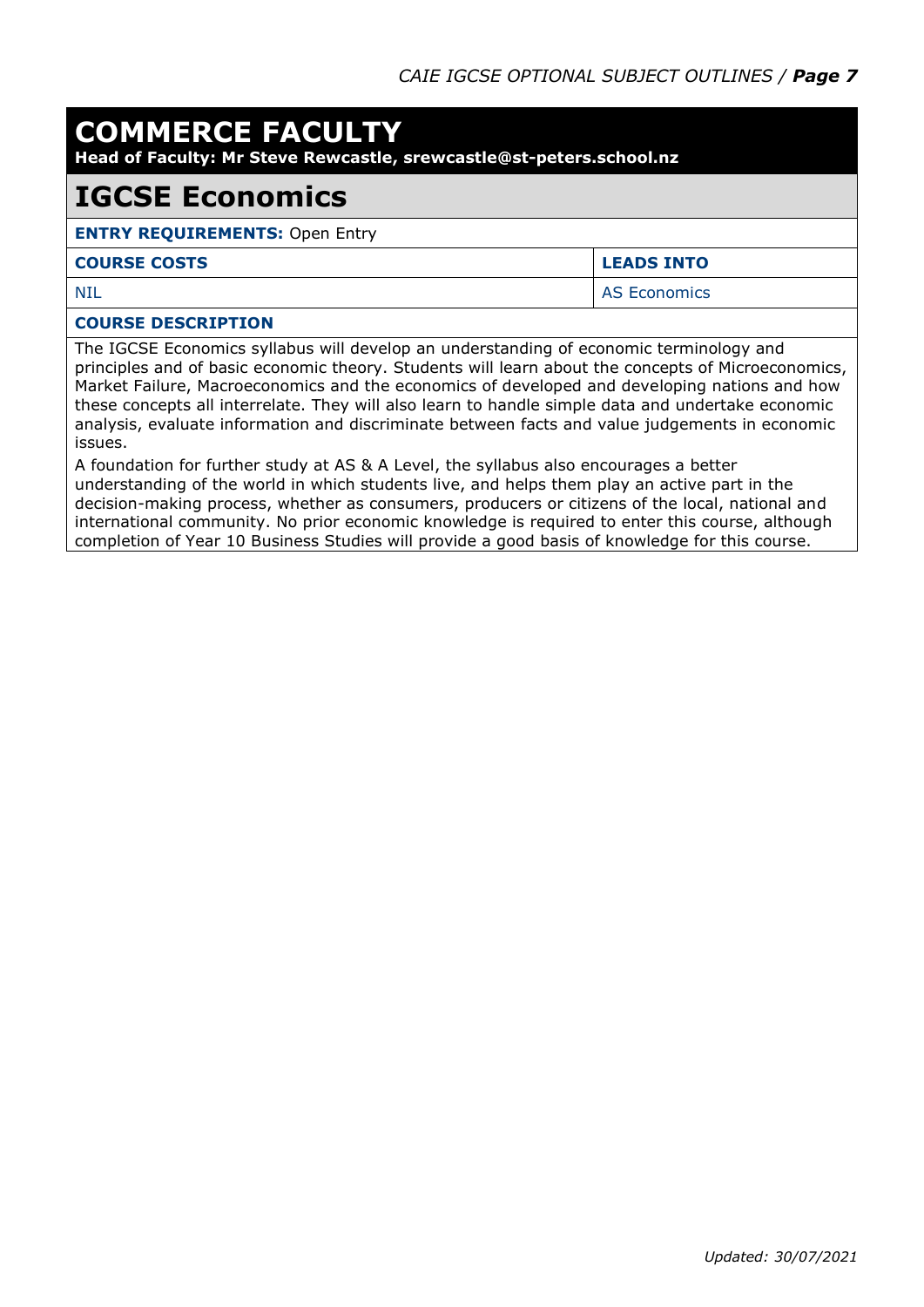### **HUMANITIES FACULTY**

**Head of Faculty Mr Jakub Kalinowski, jkalinowski@st-peters.school.nz**

### **Year 11 Classics**

| <b>COURSE COSTS</b> | <b>LEADS INTO</b>  |
|---------------------|--------------------|
| <b>NIL</b>          | <b>AS Classics</b> |

#### **COURSE DESCRIPTION**

This course is intended to bridge the gap between those who have completed the year 9 and/or 10 Latin courses and those who have not taken Latin and are interested in taking Cambridge (CAIE) Classical Studies in year 12. The course is structured upon the NCEA Classics curriculum, however only students following the CAIE pathway can take the course if they are interested in ancient history. The course will link into Cambridge AS and A Level Classics in Y12 and Y 13. It must be noted that due to the changes to the Level 1 NZQA curriculum, Classics can now only be sat at level 2 or higher. As such, the students will be enrolled in level 2 standards, which have a slightly higher assessment criteria than level 1, but will prepare them perfectly for success in AS Classics in year 12.

The course acts as an introduction to the ebbs and flows of Ancient Greece, Rome and the surrounding cultures between 1000 BCE – 100 CE. We will be exploring the interactions and conflicts within and between various cultures, with a focus on the development of religious and socio-cultural ideologies, empires, militaries and connections to our modern world

In the areas of study in the contexts of Greece and Rome, students will be exploring:

- The contrast between the modern and the ancient variants of the Olympic Games
- The development of Greek Vase Painting
- The development of Homer's 'epic' poetry with an in-depth study of The Odyssey
- The importance of patron and client social relationships in Ancient Rome

Through the duration of the course, students will sit two internal assessments (social relationships in the Ancient World, and the impact of the Ancient world on Modern society) and two external examinations for a total of 20 credits. Moreover, the course will sufficiently prepare students for higher levels of Classical context and understanding in year 12 and year 13, with the chosen topics providing a sufficient level of overlap with the CAIE course.

The course will also focus on enabling students to develop skills in sophisticated essay writing, primary source interpretation and analysis, and evaluation of key evidence.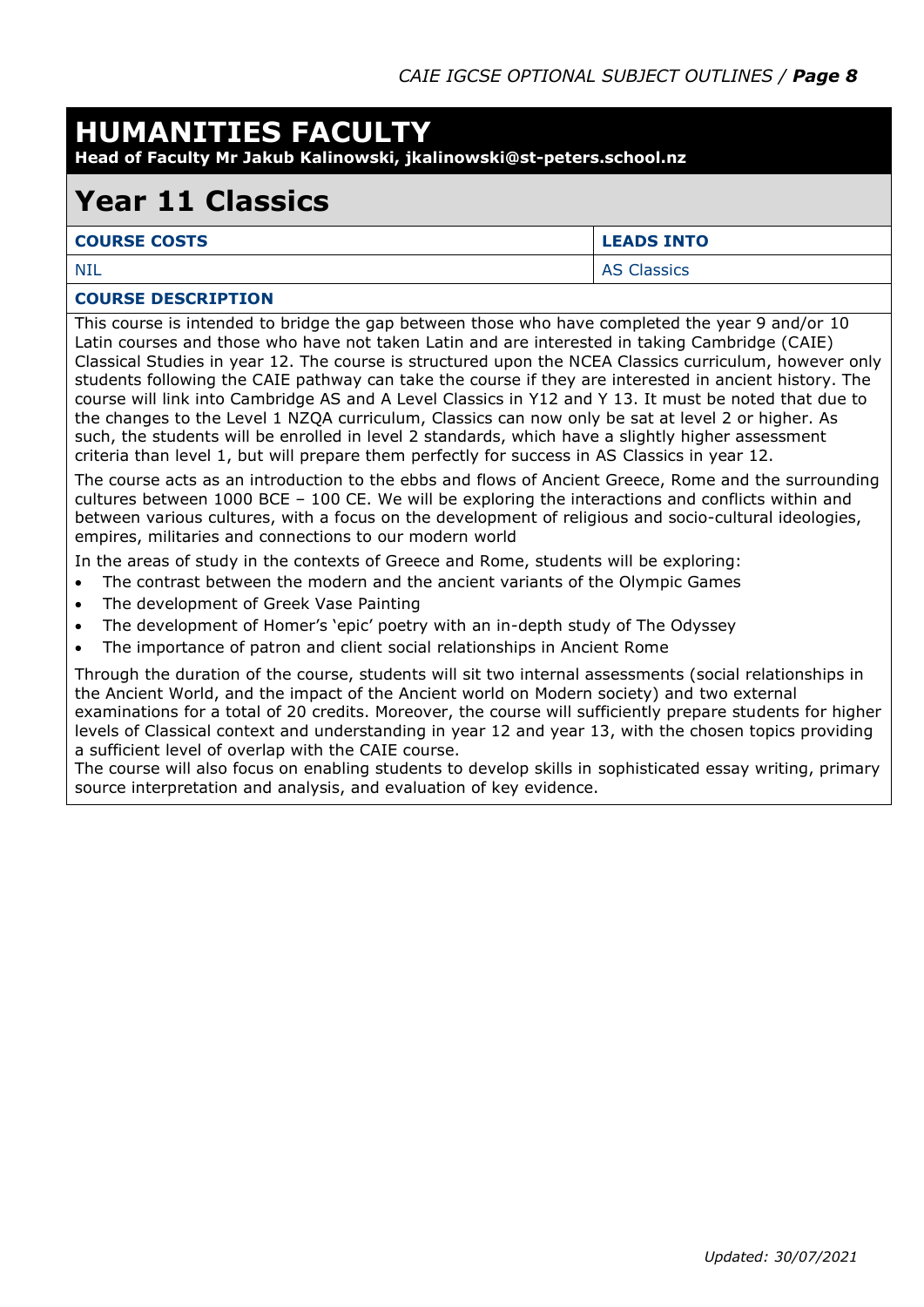## **HUMANITIES FACULTY continued**

### **IGCSE Geography**

#### **COURSE COSTS LEADS INTO**

NIL AS Geography

#### **COURSE DESCRIPTION**

This contemporary course gives students a broad introduction to geography with both physical processes and human issues examined. It allows for an understanding of New Zealand and its place within the world, with locations on a local, regional and global scale studied. It recognises the different communities and cultures which exist around the world and how they are impacted by changing environmental conditions.

The course is divided into three assessment components:

- Paper 1 Geographical Themes (see topics below)
- Paper 2 Geographical Skills interpretation and analysis of geographical information
- Paper 4 Simulated Field Work Research

Topics studied are:

- Population and Settlement Population, Migration, Settlement
- The Natural Environment Plate Tectonics, Rivers, Coasts, Weather, Climate and Natural Vegetation
- Economic Development Development, Food Production, Industry, Tourism, Energy, Water

### **IGCSE History**

| <b>COURSE COSTS</b> | <b>LEADS INTO</b> |
|---------------------|-------------------|
| <b>NIL</b>          | <b>AS History</b> |

#### **COURSE DESCRIPTION**

This course investigates critical developments between the two World Wars in the 20th century, as well as a depth study on Weimar and Nazi Germany. This course aims to introduce students to the skills and approaches required for studying senior CAIE History. There is a focus on writing analytically, reading critically and evaluating source material. The course is divided into three interdependent themes which allow for an in-depth analysis of important events, key personalities and all the factors which combined to create another global conflict.

Key Topics:

- Depth Study: Germany 1919-1945 Weimar Germany, The Rise of the Nazi Party and Hitler's Germany
- Co-operation and Conflict between the Two World Wars (1919 1939) including: The Peace Treaties (1919-1923), the creation and operation(s) of the League of Nations, challenges to peace in the 1930s

A focus on a source-based module – the topic changes yearly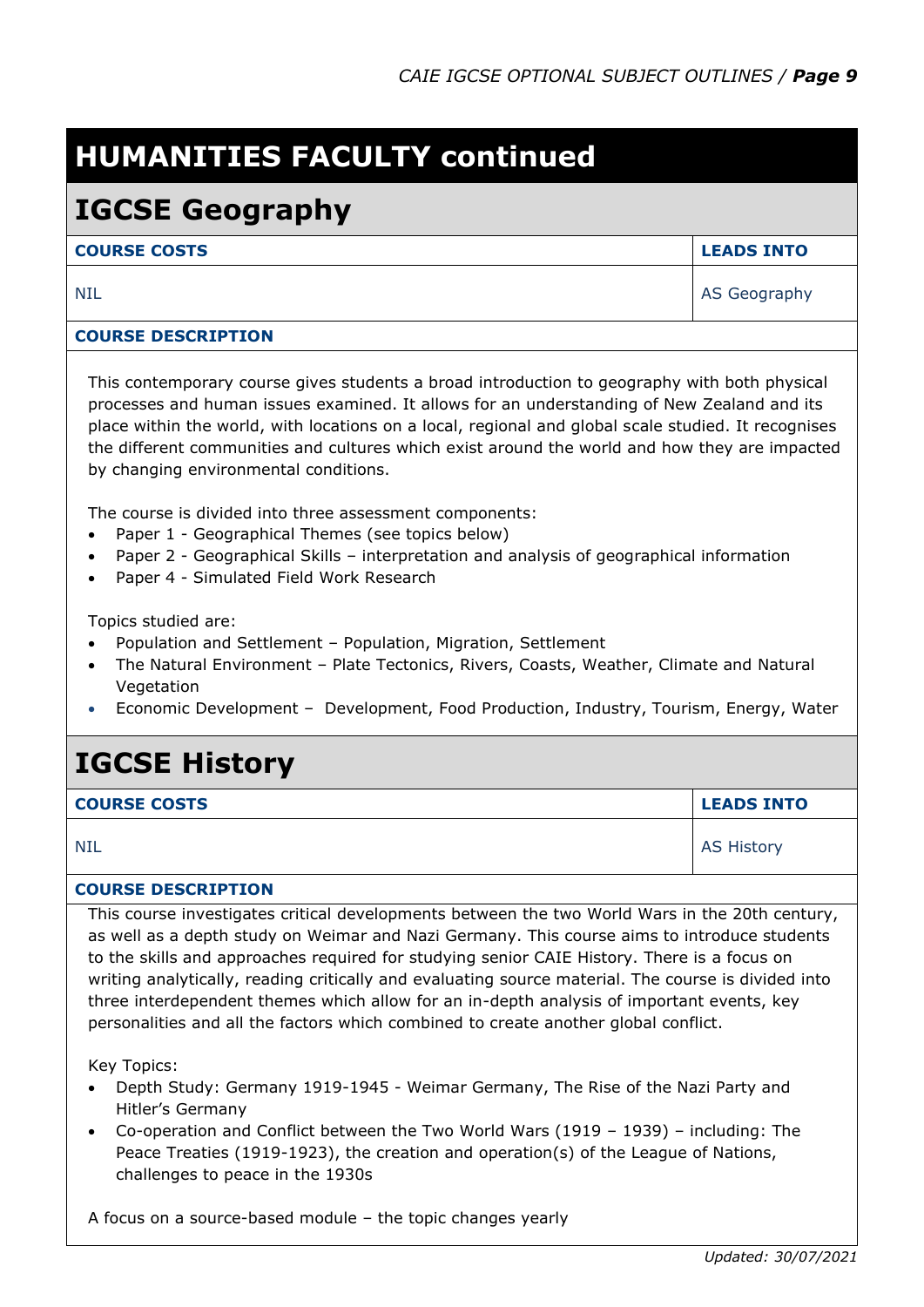### **LANGUAGES FACULTY**

**Head of Faculty: Mrs Margaret Ubels-Rattray, mubels@st-peters.school.nz**

### **IGCSE French**

| <b>COURSE COSTS</b>                                                                                   | <b>LEADS INTO</b>              |
|-------------------------------------------------------------------------------------------------------|--------------------------------|
| Course Costs: \$55 for dinner at a French restaurant (optional)<br>\$35 Language Perfect Subscription | AS French or Level<br>2 French |
| <b>Qualification Gained: IGCSE French</b>                                                             |                                |

#### **COURSE DESCRIPTION**

This course seeks to build on the knowledge gained in year 10 and extend students' structural and grammatical understanding of the French language over a range of topics so they are confident in their ability to survive in a French-speaking environment.

They can speak in a variety of everyday situations and sustain a conversation about familiar topics and write to express opinions and relate events. Topics include holidays, healthy living, leisure activities, the immediate environment, my family and neighbourhood, traveling and eating at restaurants.

Students sit 4 external examinations: speaking, listening, reading and writing.

### **IGCSE Mandarin Chinese**

| <b>COURSE COSTS</b>                | <b>LEADS INTO</b>                                                                                                                                                                 |
|------------------------------------|-----------------------------------------------------------------------------------------------------------------------------------------------------------------------------------|
| \$35 Language Perfect Subscription | AS Chinese (18 month course sat in October year<br>13) and /or HSK international exam, L2 and/or<br>AUT online course (University course worth 15<br>credits for bachelor degree) |

**Qualification Gained:** IGCSE Chinese (sat in May, Year 12)

#### **COURSE DESCRIPTION**

The course is designed to allow students to use Chinese confidently in familiar situations. By the end of this course successful students will be able to initiate and sustain a conversation with a sympathetic native speaker and will be able to communicate in most tourist type situations. They can use increasingly complex language patterns and are willing to experiment with new language and to read independently. They can write short passages and messages. Students sit 4 external examinations : spoken, listening, reading and writing.

### **IGCSE Spanish**

| <b>COURSE COSTS</b>                | <b>LEADS INTO</b>             |
|------------------------------------|-------------------------------|
| \$35 Language Perfect Subscription | AS Spanish or Level 2 Spanish |

#### **Qualification Gained:** IGCSE Spanish

#### **COURSE DESCRIPTION**

This course seeks to build on the knowledge gained in year 10 and extend students' structural and grammatical understanding of the Spanish language over a range of topics so they are confident in their ability to survive in a Spanish speaking environment. They can speak in a variety of everyday situations and sustain a conversation about familiar topics They can write to express opinions and related events. Topics include holidays, healthy living, leisure activities, the immediate environment, my family and neighbourhood and travelling.

Students sit 4 external examinations: spoken, listening, reading and writing.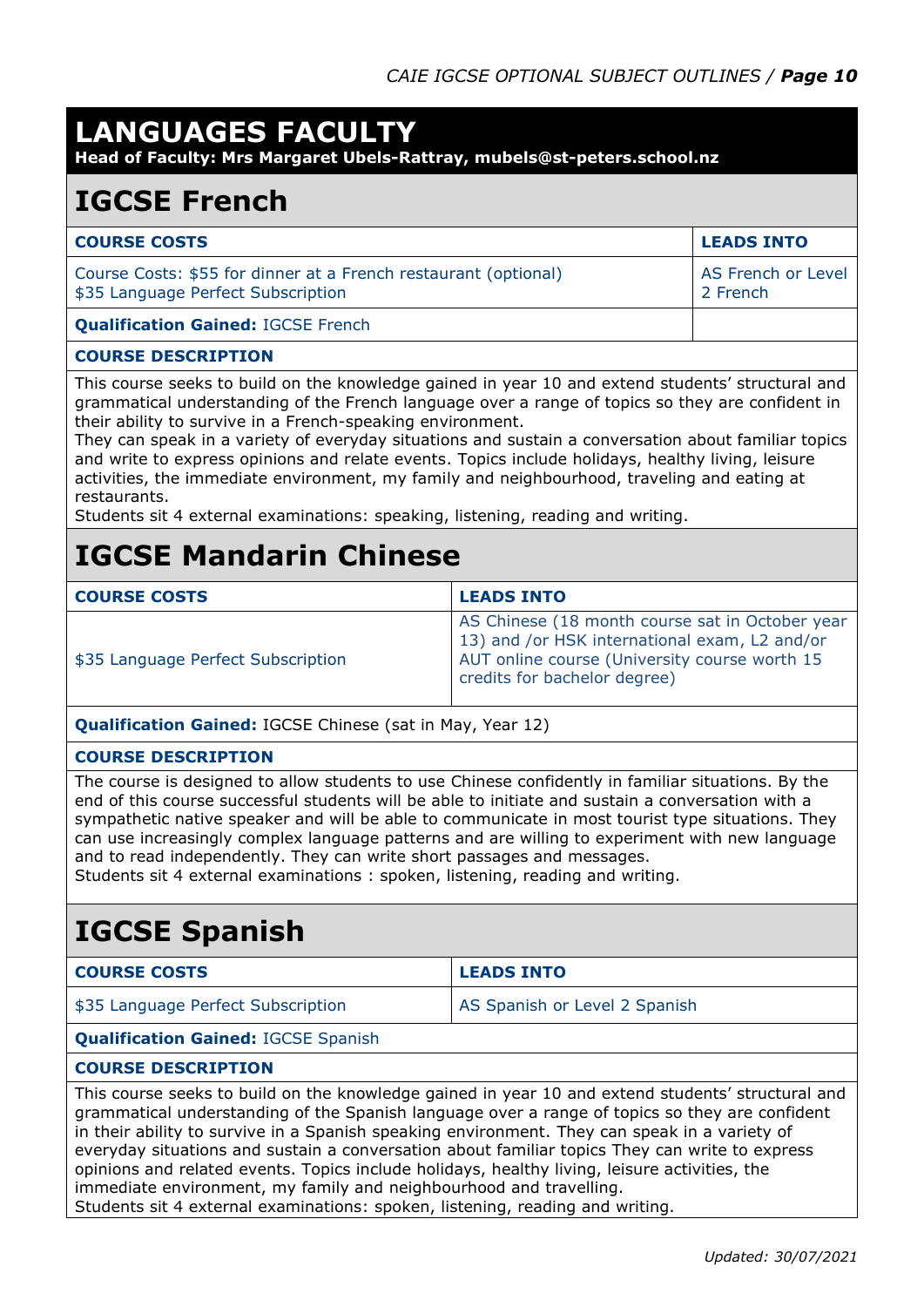### **MUSIC FACULTY**

**Head of Faculty: Ms Elinora Iversen: eiversen@st-peters.school.nz** 

### **AS Level Music**

#### **ENTRY REQUIREMENTS:** Year 10 IGCSE Music or equivalent entry test

**COURSE COSTS LEADS INTO**

NIL A Level Music

#### **COURSE DESCRIPTION**

Course investigates Western Traditional music, with a focus on listening and musicianship. Students will analyse and compare set works in a range of styles and will express their findings through essays. Students will compose two contrasting compositions, and perform a short recital on their instrument.

### **PHYSICAL EDUCATION FACULTY**

**Head of Faculty: Mr Andrew Illman, [aillman@st-peters.school.nz](mailto:aillman@st-peters.school.nz)**

### **IGCSE Physical Education**

| <b>COURSE COSTS</b> | <b>LEADS INTO</b>              |
|---------------------|--------------------------------|
| To be advised       | AS Academic Physical Education |

#### **COURSE DESCRIPTION**

#### **Component 1- Theory (50%)**

This is a written paper to be assessed externally at the end of the year in a 1 hr 45 minute examination. It focuses on four modules of study:

Unit 1: Anatomy and physiology Unit 2: Health, fitness and training

Unit 3: Skill acquisition and psychology

Unit 4:Social, cultural and ethical influences

#### **Component 2- Practical (50%)**

This is coursework in which candidates will follow a minimum of 4 activities offered. Assessments will take place in conditioned competitive situations. The average score will count towards 50% of their total marks. This will be internally assessed and externally moderated by CAIE.

**Prerequisite** - Must be participating in a competitive sport. This is imperative as this will be assessed for one of the four internal activities.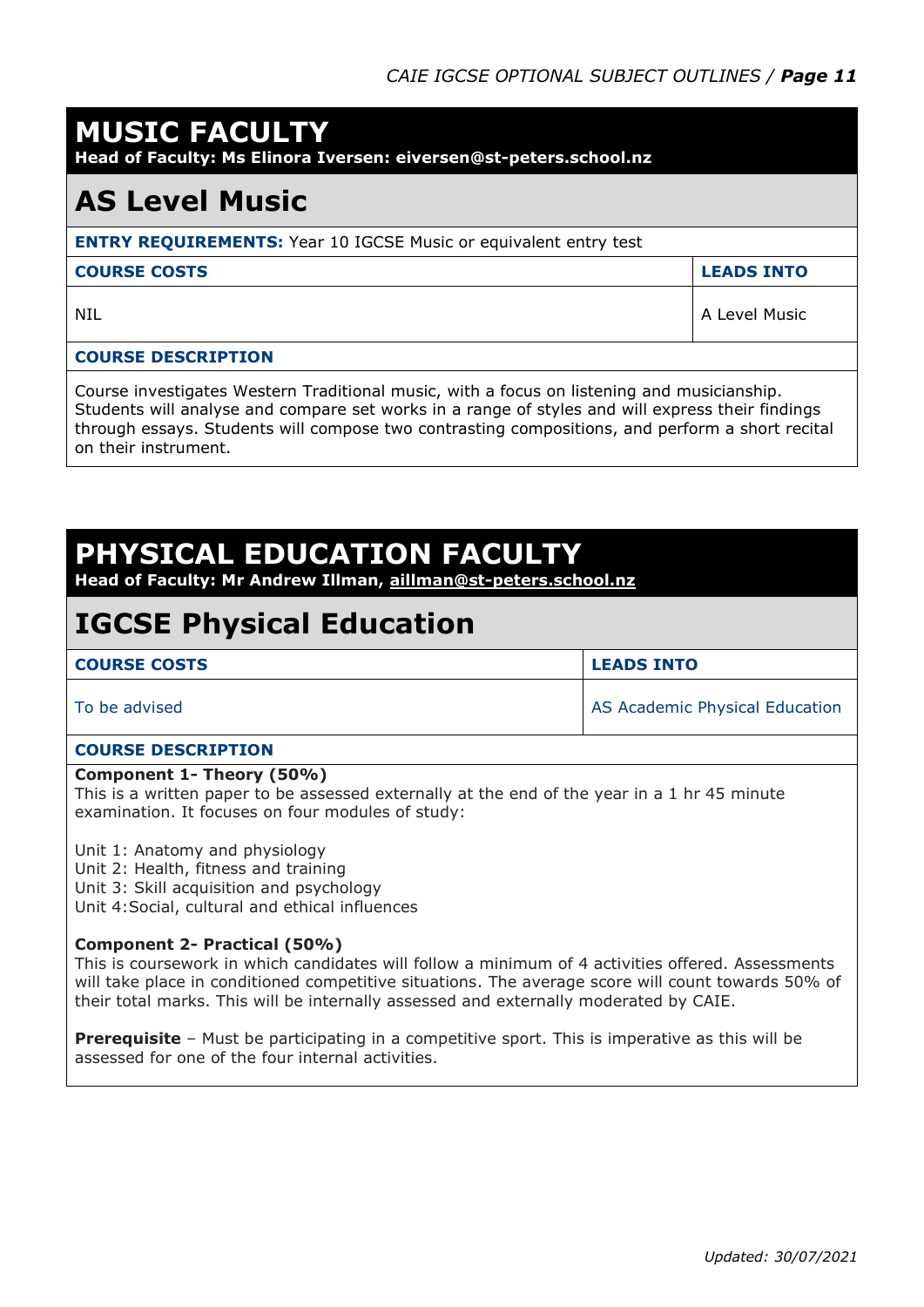#### **TECHNOLOGY FACULTY**

**Head of Faculty: Mr Jono Bay [jbay@st-peters.school.nz](mailto:jbay@st-peters.school.nz)**

### **IGCSE Design & Technology (Spatial Design)**

**ENTRY REQUIREMENTS:** Successful completion of Year 10 Design and Visual Communication with 'at curriculum' level 5-6.

| <b>COURSE COSTS</b>                 | <b>LEADS INTO</b>                       |
|-------------------------------------|-----------------------------------------|
| $$90 + $40$ for Laser Cutting Costs | AS Design & Technology (Spatial Design) |

#### **COURSE DESCRIPTION**

IGCSE Level Consists of two components:

**Design Portfolio:** The portfolio centres around a spatial design and is completed in class, this is weighted at 50% of candidate's overall grade. Candidates are required to identify a need or opportunity and follow the design process to produce a final outcome. Candidates write their own brief, undergo appropriate research, generate concepts using drawing techniques and create a final model to be exhibited to an audience.

**Examinations:** There are two written paper examinations which are combined to form the remaining 50% of candidate's overall grade. Paper 1 tests candidates design thinking and knowledge. For paper 2 candidates get to choose from 3 options: graphic products, resistant materials, and systems and control. Candidates are required to complete short written answers and quick sketching. Both exams are 1 hour long.

A personal laptop with the system requirements to run the modelling program, Sketch-Up is required for this course.

### **Harvard Computer Science Online Course (CS50x)**

**ENTRY REQUIREMENTS:** by application to Mr Bridges. Up-to-date laptop for online access and completion of projects.

| <b>COURSE COSTS</b> | <b>LEADS INTO</b>              |
|---------------------|--------------------------------|
|                     | $N/A$ – this is a one-year NON |
| \$45                | CAIE course only, ie it DOES   |
|                     | <b>NOT count towards CAIE</b>  |
|                     |                                |

#### **COURSE DESCRIPTION**

This is CS50x, Harvard University's introduction to the intellectual enterprises of computer science and the art of programming for majors and non-majors alike, with or without prior programming experience. An entry-level course taught by David J. Malan, CS50x teaches students how to think algorithmically and solve problems efficiently. Topics include abstraction, algorithms, data structures, encapsulation, resource management, security, software engineering, and web development. Languages include C, PHP, and JavaScript plus SQL, CSS, and HTML. Problem sets inspired by real-world domains of biology, cryptography, finance, forensics, and gaming.

**Assessment**: Students who earn a satisfactory score on 9 problem sets (i.e., programming assignments) and a final project will receive a certificate from HarvardX. This is a self-paced course – you may take CS50x on your own schedule but the course needs to be completed by the end of Term 4.